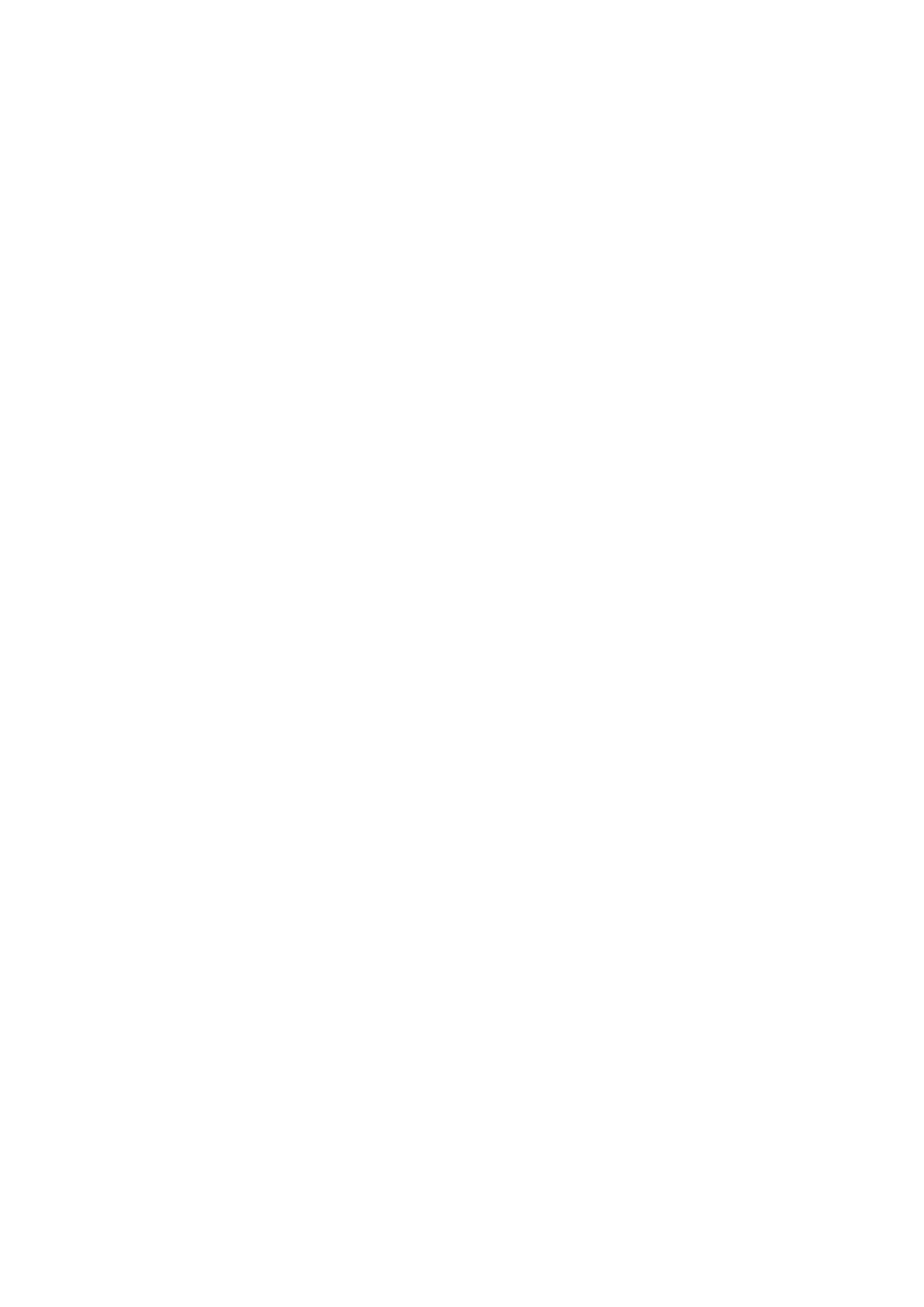

# **NORTHERN TERRITORY OF AUSTRALIA** \_\_\_\_\_\_\_\_\_\_\_\_\_\_\_\_\_\_\_\_\_\_\_\_\_\_\_\_\_

### **Subordinate Legislation No. 15 of 2018\*** \_\_\_\_\_\_\_\_\_\_\_\_\_\_\_\_\_\_\_\_\_\_\_\_\_\_\_\_\_

# *Gaming Machine Amendment Regulations 2018*

I, Vicki Susan O'Halloran, Administrator of the Northern Territory of Australia, acting with the advice of the Executive Council, make the following regulations under the *Gaming Machine Act*.

Dated 25 June 2018

V. S. O'HALLORAN Administrator

By Her Honour's Command

N. K. FYLES Attorney-General and Minister for Justice

\* Notified in the *Northern Territory Government Gazette* on 4 July 2018.